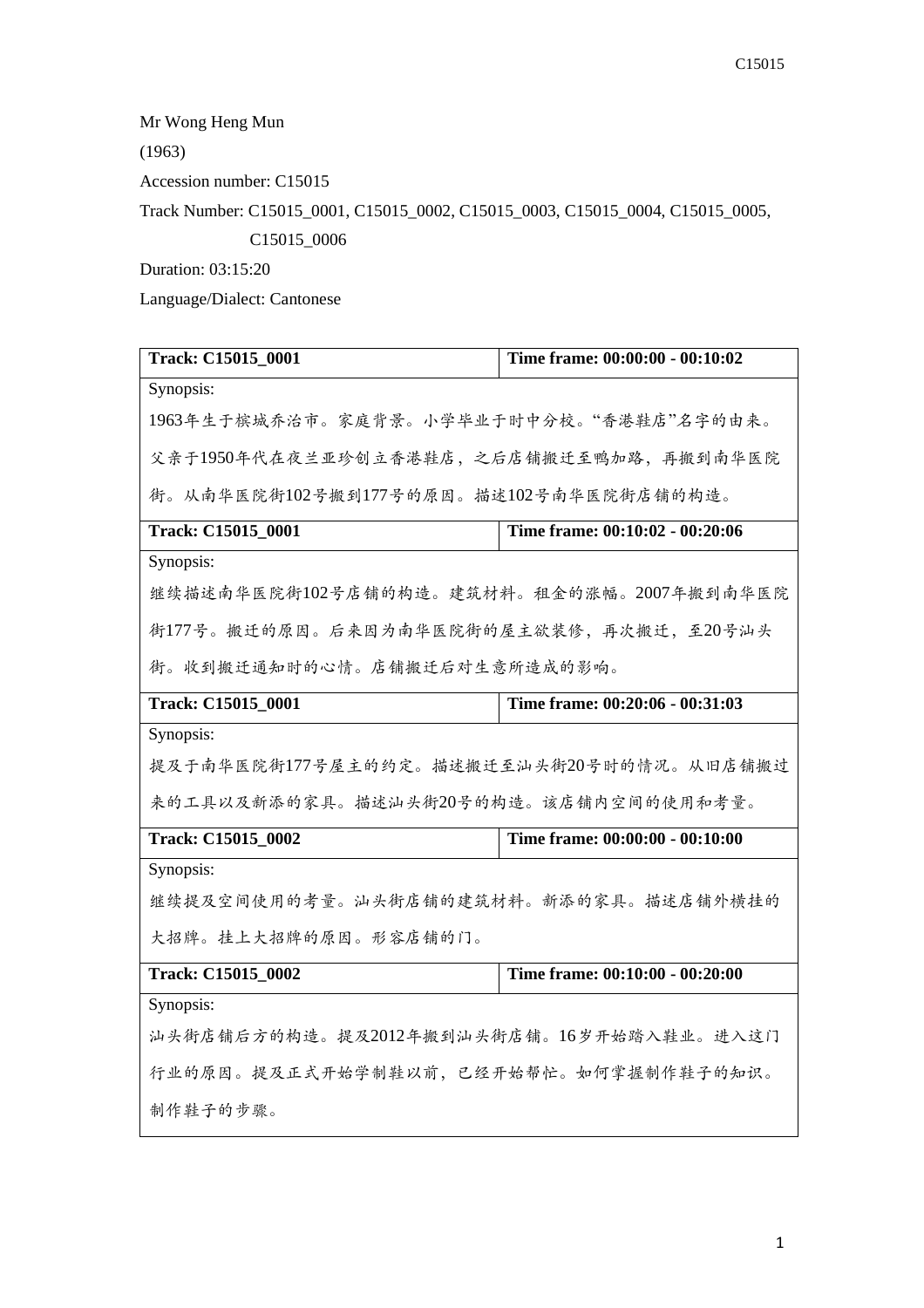| Track: C15015_0002                                    | Time frame: 00:20:00 - 00:31:03 |  |
|-------------------------------------------------------|---------------------------------|--|
| Synopsis:                                             |                                 |  |
| 制鞋最困难的步骤。制作鞋子所用的工具。描述动物皮的种类和差异。提及以往的鞋                 |                                 |  |
| 子需要拉线,如今只是使用胶水。为何父亲的年代有人会租借鞋子。提及父亲经营鞋                 |                                 |  |
| 店时所服务的顾客群。                                            |                                 |  |
| Track: C15015_0003                                    | Time frame: 00:00:00 - 00:10:02 |  |
| Synopsis:                                             |                                 |  |
| 制作鞋子所用的工具。如何制作出拉线的勾。描述以前制作鞋子时所用的线,需要先                 |                                 |  |
| 涂上一层蜡烛。形容父亲年代时,鞋子的价钱和薪水的比例。描述勾线的步骤,另一                 |                                 |  |
| 种不再应用在制鞋上的步骤。勾线的用具。提及父亲经营鞋店的时候全是手工制。                  |                                 |  |
| Track: C15015_0003                                    | Time frame: 00:10:02 - 00:20:00 |  |
| Synopsis:                                             |                                 |  |
| 描述小时候如何煮浆糊。20岁左右时, 有脚畸形的顾客, 在他成功做出适合他们穿的              |                                 |  |
| 鞋子时抱着他哭。描述他当时的心情。为何想要制作鞋子给有特殊需求的人士。描述                 |                                 |  |
| 如何观察并设计出鞋子予有特殊需求的顾客。提及获称为"鞋医生"。                       |                                 |  |
| Track: C15015_0003<br>Time frame: 00:20:00 - 00:31:03 |                                 |  |
| Synopsis:                                             |                                 |  |
| 认为自己成功的地方。形容本身对于学习抱着谦卑的心态。描述有一次不小心做坏了                 |                                 |  |
| 师傅正在制作的鞋子,半夜起来偷偷再做,第二天被发现后勇于认错并补过。描述学                 |                                 |  |
| 习鞋艺时期,店铺设在鸭加路时经常卖力工作,直到父亲催促才放工。在鸭加路店铺                 |                                 |  |
| 时的日常生活。描述有一次磨坏了师傅的刀,才发现每位师傅的工作习惯不同。                   |                                 |  |
| Track: C15015_0004                                    | Time frame: 00:00:00 - 00:10:06 |  |
| Synopsis:                                             |                                 |  |
| 提及工作太卖力造成的身体毛病。提及工作与家庭的关系。还没结婚以前,放工以后                 |                                 |  |
| 的休闲活动。在店里负责的工作。描述顾客喜欢直接与老板对谈的心态。刚开始工作                 |                                 |  |
| 时的工资。结婚以后在工作上的调整。                                     |                                 |  |
| Track: C15015_0004                                    | Time frame: 00:10:06 - 00:20:05 |  |
| Synopsis:                                             |                                 |  |
| 为何顾客喜欢上门来修补鞋子。以前的鞋子师傅的工资。解释为何许多人不愿意从事                 |                                 |  |
| 制鞋业。描述一位教会他许多制鞋知识的, 姓傅的师傅。                            |                                 |  |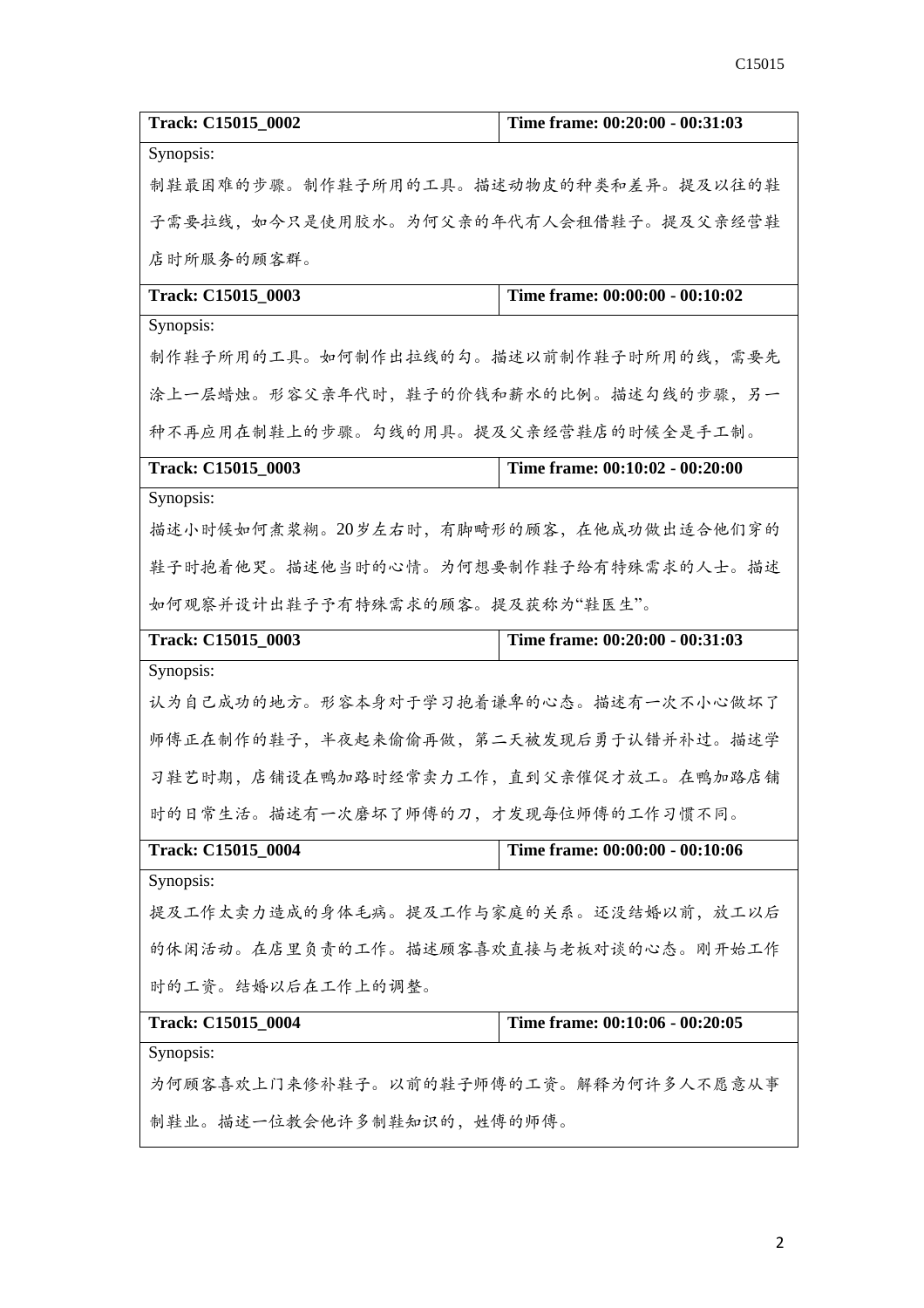| Track: C15015 0004                         | Time frame: 00:20:05 - 00:31:03 |  |
|--------------------------------------------|---------------------------------|--|
| Synopsis:                                  |                                 |  |
| 1970年代的主要顾客群。提及吉打苏丹后也光顾该店。女性顾客较男性顾客多的原     |                                 |  |
| 因。1970年代的鞋子价格。顾客大多上门的时间。1970年代时, 拥有来自澳洲皇家空 |                                 |  |
| 军的顾客。描述澳洲皇家空军顾客的文化。外国人对手工品的喜好。如何根据顾客的      |                                 |  |
| 预算卖出鞋子。                                    |                                 |  |
| Track: C15015 0005                         | Time frame: 00:00:00 - 00:10:03 |  |
| Synopsis:                                  |                                 |  |
| 分享如何抓摸顾客的心态,留着他们。在鸭加路经营期间的货源。描述订货。认为       |                                 |  |
| 1980年代是鞋业的黄金时期。为何这样认为。鞋业黄金时期, 位于乔治市的鞋店数    |                                 |  |
| 量。描述当时新街热闹非凡。1980年代每天上门的顾客平均量,员工的数量。       |                                 |  |
| Track: C15015_0005                         | Time frame: 00:10:03 - 00:20:00 |  |
| Synopsis:                                  |                                 |  |
| 描述小时候在鸭加路店铺附近所玩的游戏。小时候曾经从鸭加路骑脚车到亚依淡,在      |                                 |  |
| 路人的指引下才回到家。提及当时鸭加路店铺里没有电话。20多岁时开始正式接手生     |                                 |  |
| 意。接手的原因。接手时生意的情况。                          |                                 |  |
| Track: C15015_0005                         | Time frame: 00:20:00 - 00:31:03 |  |
|                                            |                                 |  |
| Synopsis:                                  |                                 |  |
| 正式接手鞋店以后的日常生活。主要顾客群。为何马来顾客居多。提及对鞋子品质的      |                                 |  |
| 坚持。与顾客的关系。为何除了鞋子以外,也帮忙顾客修补其他手工品。目前货源的      |                                 |  |
| 改变。如今的订货方式。略述制作鞋子的过程。以前和现在制鞋所使用的胶水。        |                                 |  |
| Track: C15015_0006                         | Time frame: 00:00:00 - 00:10:07 |  |
| Synopsis:                                  |                                 |  |
| 比较以前和现在制鞋所使用的胶水。现在的鞋子价钱和薪水的比例。比较机器和手工      |                                 |  |
| 所做出来的鞋子。解释为何现在的生意比以前好。最自豪是成功制作出小丑鞋。小丑      |                                 |  |
| 鞋最难做的部分。如何开始做小丑鞋。                          |                                 |  |
| Track: C15015_0006                         | Time frame: 00:10:07 - 00:20:00 |  |
| Synopsis:                                  |                                 |  |
| 在成功做出小丑鞋以后,越来越多想制作小丑鞋的顾客找上门。制作小丑鞋的材料。      |                                 |  |
| 描述第一位想要制作小丑鞋的顾客如何与他取得联系。选择小丑鞋材料上的考量。形      |                                 |  |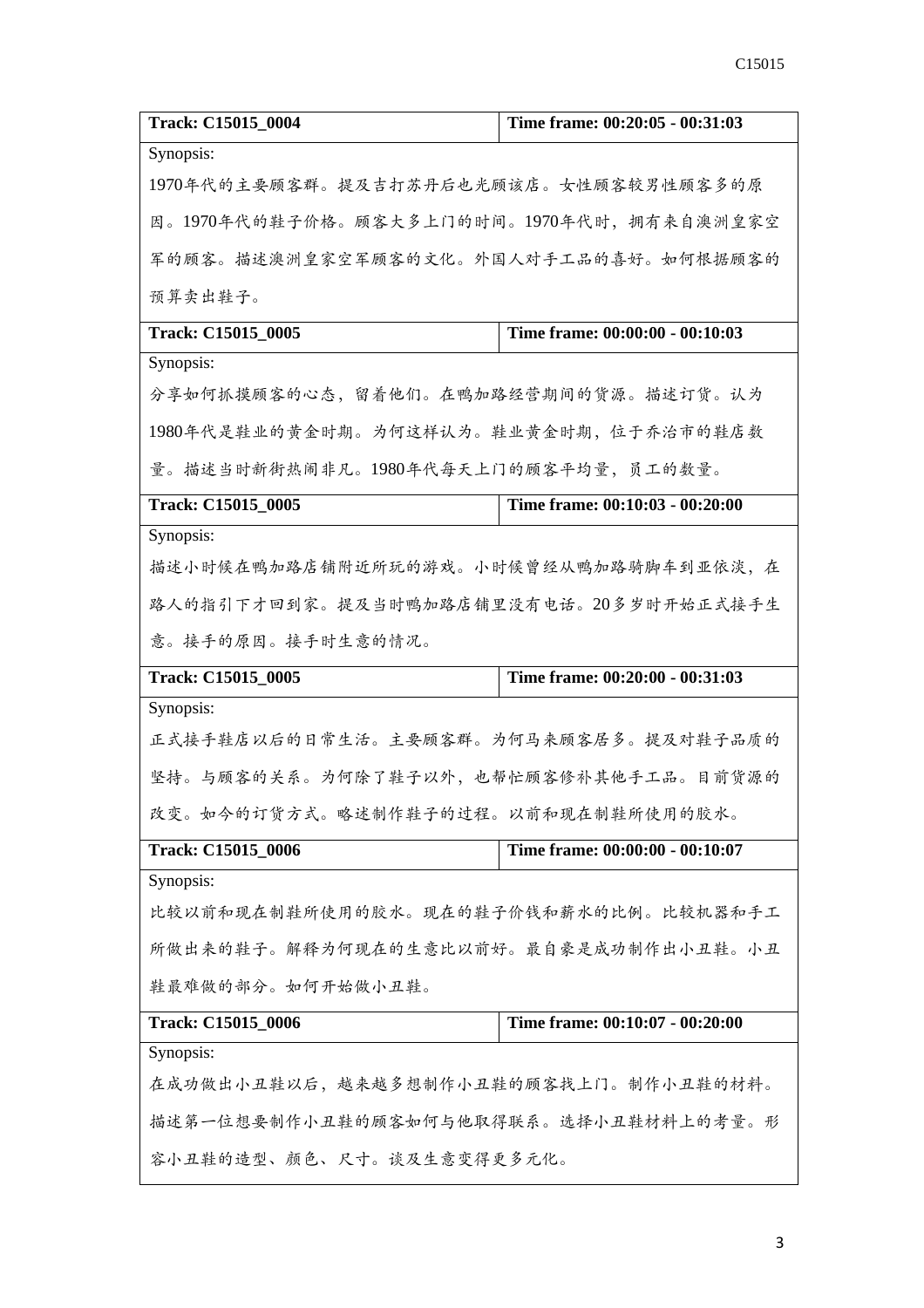| <b>Track: C15015 0006</b>             | Time frame: 00:20:00 - 00:30:00 |
|---------------------------------------|---------------------------------|
| Synopsis:                             |                                 |
| 在做鞋子方面所秉持的原则。如何辨认动物皮。鞋匠的祖师。谈及华人的鞋艺继承自 |                                 |
| 洋人。                                   |                                 |
| <b>Track: C15015 0006</b>             | Time frame: 00:30:00 - 00:40:05 |
| Synopsis:                             |                                 |
| 提及以往的学徒刚开始上班时,需要请所有的师傅喝茶敬意。对制鞋业的前景感到灰 |                                 |
| 暗。设想唯一能够让鞋店继续下去的可能性。为何希望这门行业能够继续生存下去。 |                                 |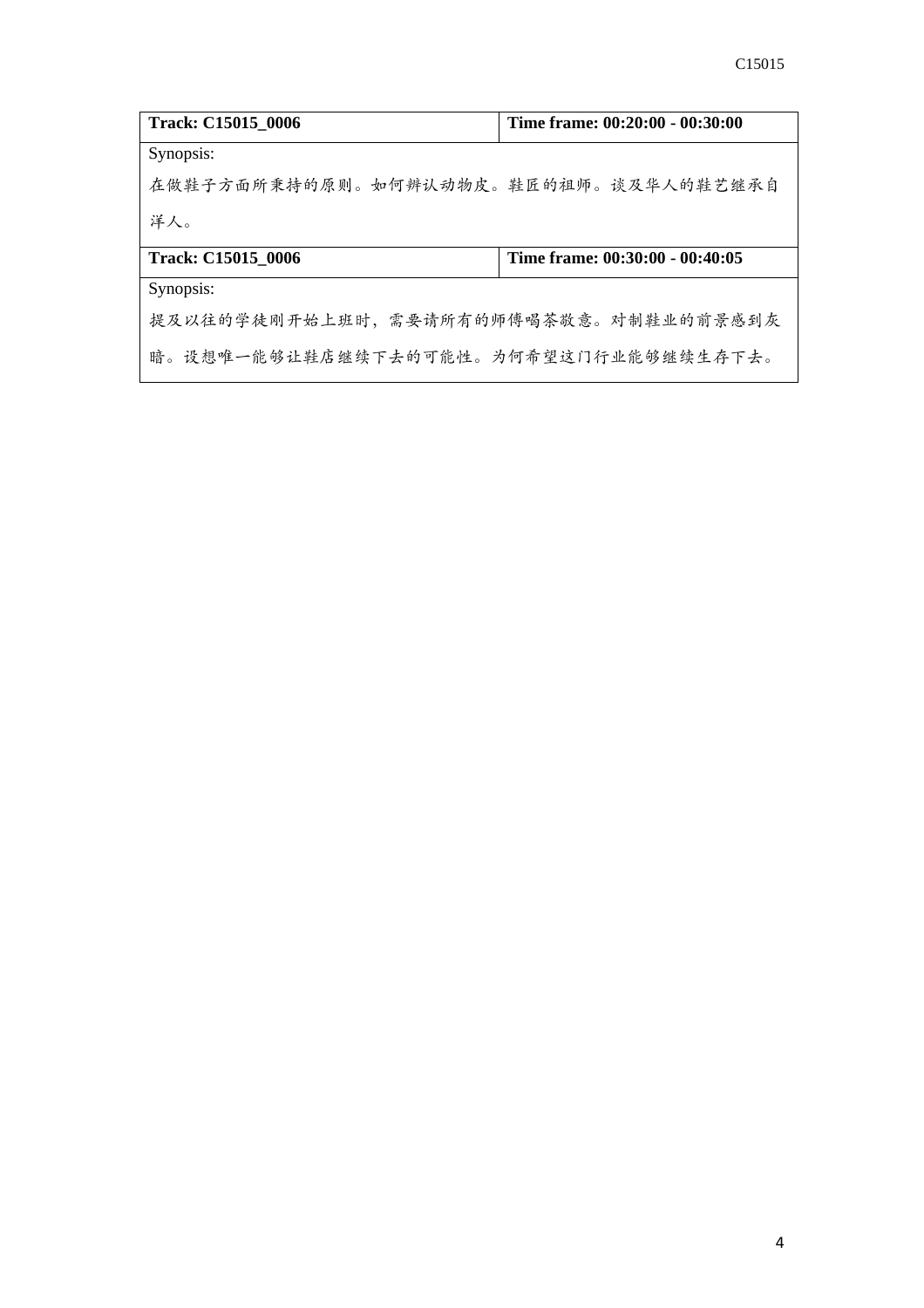Mr Wong Heng Mun (1963) Accession number: C15015 Track Number: C15015\_0001, C15015\_0002, C15015\_0003, C15015\_0004, C15015\_0005, C15015\_0006 Duration: 03:15:20

Language/Dialect: Cantonese

| Track: C15015_0001                                                                            | Time frame: 00:00:00 - 00:10:02 |  |
|-----------------------------------------------------------------------------------------------|---------------------------------|--|
| Synopsis:                                                                                     |                                 |  |
| Born in George Town, Penang in 1963. Graduated from Shih Chung Branch School. The origin      |                                 |  |
| of the name of "Hong Kong Shoe Store". His father first established Hong Kong Shoe Store in   |                                 |  |
| the 1950s in Hutton Lane, then moved to Argyll Road, followed by Muntri Street. The reason    |                                 |  |
| of moving from 102 Muntri Street to 177 Muntri Street. Described the structure of the shop at |                                 |  |
| 102 Muntri Street.                                                                            |                                 |  |
| Track: C15015_0001                                                                            | Time frame: 00:10:02 - 00:20:06 |  |
| Synopsis:                                                                                     |                                 |  |
| Continued describing the structure of the shop at 102 Muntri Street. Building materials. The  |                                 |  |
| rent increment. Moved to 177 Muntri Street in 2007. The reason of moving. Then again moved    |                                 |  |
| to 20 Kimberly Street when the Muntri Street shop owner intended to renovate the building.    |                                 |  |
| His feelings upon receiving the moving order. Impact on his business after the moving of the  |                                 |  |
| shop.                                                                                         |                                 |  |
| Track: C15015_0001                                                                            | Time frame: 00:20:06 - 00:31:03 |  |
| Synopsis:                                                                                     |                                 |  |
| Mentioned promise made between the 177 Muntri Street owner and him. Described moving          |                                 |  |
| into 20 Kimberly Street. Furniture kept and furniture bought. Described the structure of 20   |                                 |  |
| Kimberly Street. The use of space and considerations made.                                    |                                 |  |
| Time frame: 00:00:00 - 00:10:00<br>Track: C15015_0002                                         |                                 |  |
| Synopsis:                                                                                     |                                 |  |
| Continued describing the use of space and considerations made. Building materials used in the |                                 |  |
| Kimberly Street shop. Newly bought furniture. Described a giant signboard hung horizontally   |                                 |  |

outside the shop. The reason of hanging giant signboard. Described the door of the shop.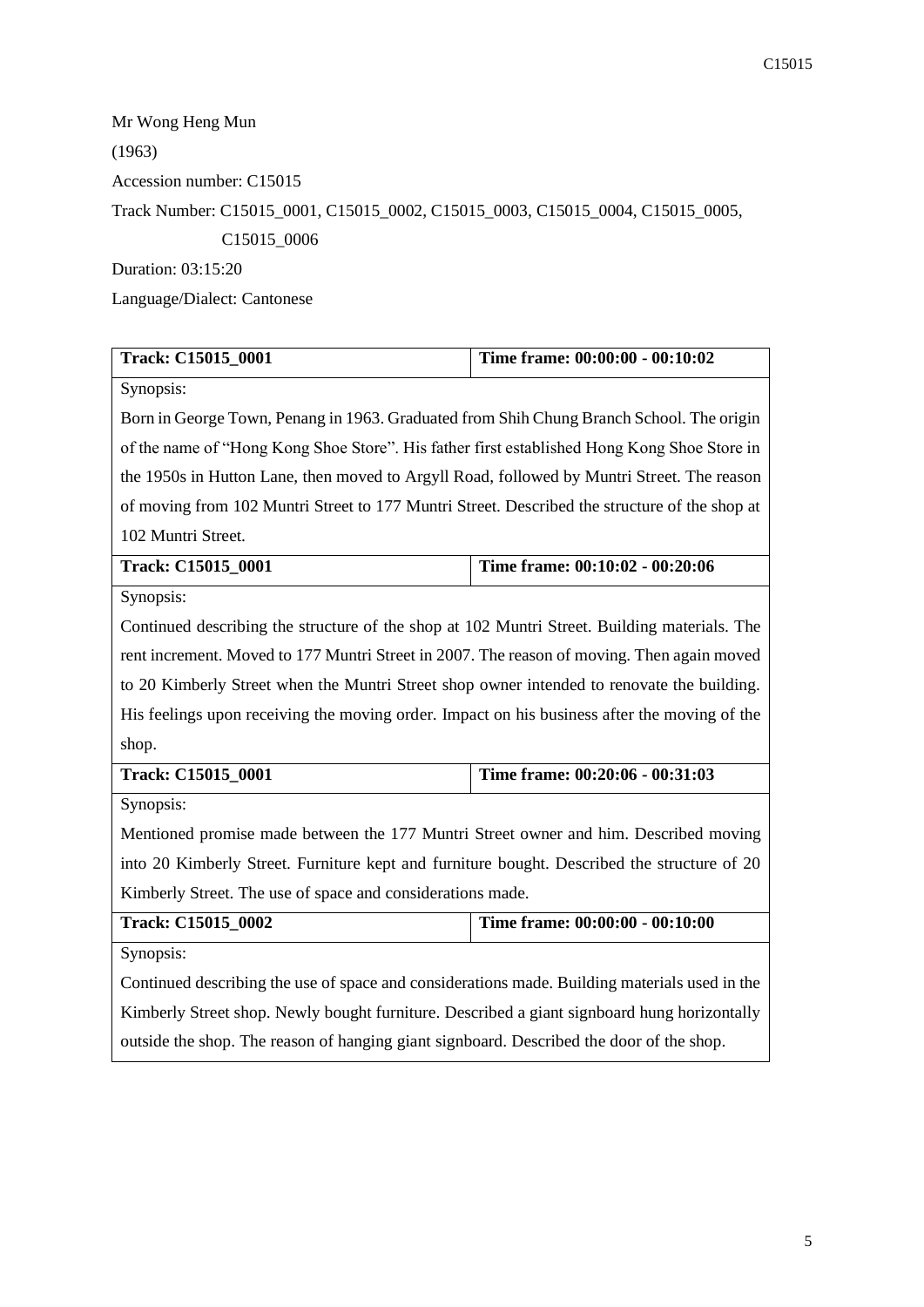| Track: C15015_0002                                                                                  | Time frame: 00:10:00 - 00:20:00                                                            |  |  |
|-----------------------------------------------------------------------------------------------------|--------------------------------------------------------------------------------------------|--|--|
| Synopsis:                                                                                           |                                                                                            |  |  |
| The structure of the rear part of the Kimberly Street shop. Mentioned moving to the Kimberly        |                                                                                            |  |  |
| Street shop in 2012. Began venturing into shoe making filed when he was 16. The reason.             |                                                                                            |  |  |
| Mentioned he had begun helping out before officially learning how to make shoes. How he             |                                                                                            |  |  |
| mastered the shoe making knowledge. The shoe making procedures.                                     |                                                                                            |  |  |
| Track: C15015_0002                                                                                  | Time frame: 00:20:00 - 00:31:03                                                            |  |  |
| Synopsis:                                                                                           |                                                                                            |  |  |
|                                                                                                     | The most difficult step in shoe making. Tools used in shoe making. Described the different |  |  |
| types of leather and their differences. Mentioned "string pulling" was needed in the past but       |                                                                                            |  |  |
| now only gluing was required. Why there were people renting shoes during his father's time.         |                                                                                            |  |  |
| Mentioned the clientele during his father's time.                                                   |                                                                                            |  |  |
| Track: C15015_0003                                                                                  | Time frame: 00:00:00 - 00:10:02                                                            |  |  |
| Synopsis:                                                                                           |                                                                                            |  |  |
| Tools needed for shoe making. How to make the hook for string pulling. Described strings that       |                                                                                            |  |  |
| were used in shoe making in the past, which needed to be waxed before being used. Explained         |                                                                                            |  |  |
| the ratio of salary to shoe prices during his father's time. Described sting pulling steps, and the |                                                                                            |  |  |
| other shoe making step which was no longer in use. Tools used in string hooking. Mentioned          |                                                                                            |  |  |
| that shoes were fully hand-crafted during his father's time.                                        |                                                                                            |  |  |
| Track: C15015_0003                                                                                  | Time frame: 00:10:02 - 00:20:00                                                            |  |  |
| Synopsis:                                                                                           |                                                                                            |  |  |
| Described glue cooking when he was young. When he was about 20 years old, there were                |                                                                                            |  |  |
| customers with feet deformity hugged him in tears when he managed to make shoes that fitted         |                                                                                            |  |  |
| them. Described his feelings at that moment. Why he wanted to make shoes for people with            |                                                                                            |  |  |
| special needs. Described how to observe and then design shoes for customers with special            |                                                                                            |  |  |
| needs. Mentioned being called "Shoe Doctor".                                                        |                                                                                            |  |  |
| Track: C15015_0003                                                                                  | Time frame: 00:20:00 - 00:31:03                                                            |  |  |
| Synopsis:                                                                                           |                                                                                            |  |  |
| Part of him that he considered as successful. Described that he was always humble when it           |                                                                                            |  |  |
| came to learning. Described spoiling a shoe-in-the-making by his master, thus waking up in          |                                                                                            |  |  |
| the middle of the night to make another one, but it was discovered and he admitted his fault        |                                                                                            |  |  |
| and strove to mend it. Described working very hard during the skill learning period, during         |                                                                                            |  |  |
| which the shop was located at Argyll Road, and often coming off work only upon the urging           |                                                                                            |  |  |
| of his father. Daily routine at the Argyll Road shop. Described damaging his master's knife         |                                                                                            |  |  |
| when helping to sharpen it, thus discovering the differences among different masters' working       |                                                                                            |  |  |
| habits.                                                                                             |                                                                                            |  |  |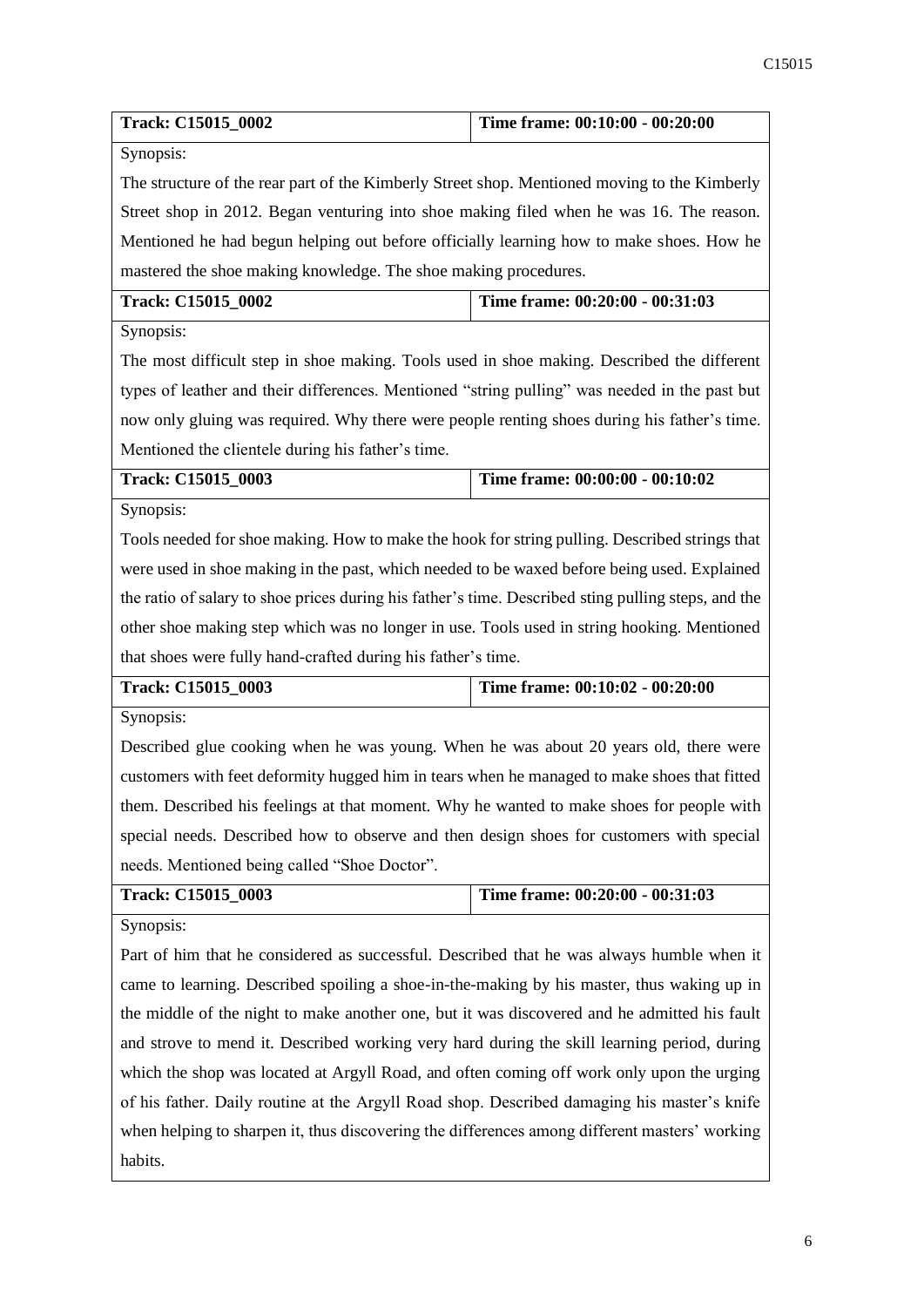| <b>Track: C15015 0004</b> | Time frame: 00:00:00 - 00:10:06 |
|---------------------------|---------------------------------|

Synopsis:

Mentioned his health problem caused by working too hard. Mentioned the relation between family and work. Leisure activities after work before getting married. Tasks in the shop that he was responsible for. Described customers' mentality of preferring to talk to the boss. His starting salary. Adjustment made at work after getting married.

| <b>Track: C15015 0004</b> | Time frame: $00:10:06 - 00:20:05$ |
|---------------------------|-----------------------------------|
| $-$                       |                                   |

Synopsis:

Why customers preferred to patronize the shop for shoe repairing. Salaries of shoe making masters in the past. Explained why there were not many people willing to work in the shoe making industry. Described a master with the family name of Foo who taught him a lot of shoe making knowledge.

| Track: C15015 0004 | Time frame: $00:20:05 - 00:31:03$ |
|--------------------|-----------------------------------|
| __                 |                                   |

Synopsis:

The main group of customers in the 1970s. Mentioned the Queen of Kedah patronizing his shop as well. Why there were often more female customers than the male customers. Prices of shoes in the 1970s. The hour which would seen most customers walking in. Customers in the 1970s included members from the Royal Australian Air Force (RAAF). Described the RAAF culture. Foreigners' preferences on handmade products. How he sold shoes according to the budget of his customers.

| Track: C15015 0005 | Time frame: $00:00:00 - 00:10:03$ |
|--------------------|-----------------------------------|
|--------------------|-----------------------------------|

Synopsis:

Shared about grasping mentality of the customers and made them stay. The source of goods when the shop operated at Argyll Road. Deemed the 1980s to be the golden era for shoe making. Why he thought so. The number of shoe stores in George Town during the golden era of shoe making. Described that Campbell Street was very lively by then. The average number of customers who patronized the shop daily, and the number of workers in the 1980s.

| <b>Track: C15015 0005</b> | Time frame: 00:10:03 - 00:20:00 |
|---------------------------|---------------------------------|
| $\sim$ $\sim$             |                                 |

Synopsis:

Described games played around the Argyll Road shop when he was young. Once he cycled from Argyll Road to Air Itam and managed to get home only after consulting passers-by. Mentioned it was no telephone in the Argyll Road shop. Officially taking over the business when he was about 20 years old. The reason of the take-over. The business condition at the time of the take-over.